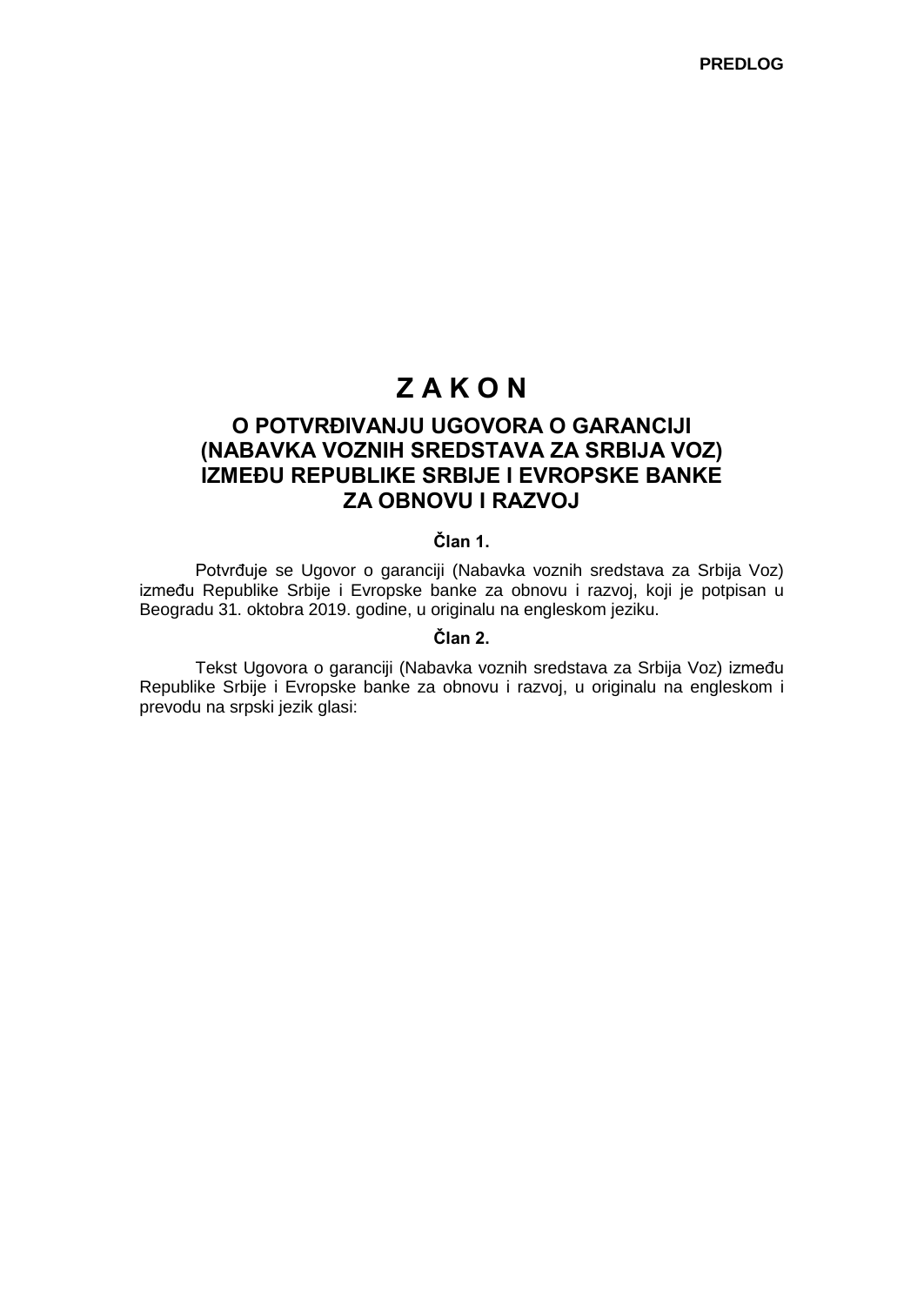(Operation Number 50823)

# **GUARANTEE AGREEMENT**

# **(SRBIJA VOZ ROLLING STOCK ACQUISITION)**

between

# **REPUBLIC OF SERBIA**

and

# **EUROPEAN BANK**

## **FOR RECONSTRUCTION AND DEVELOPMENT**

Dated 31 October 2019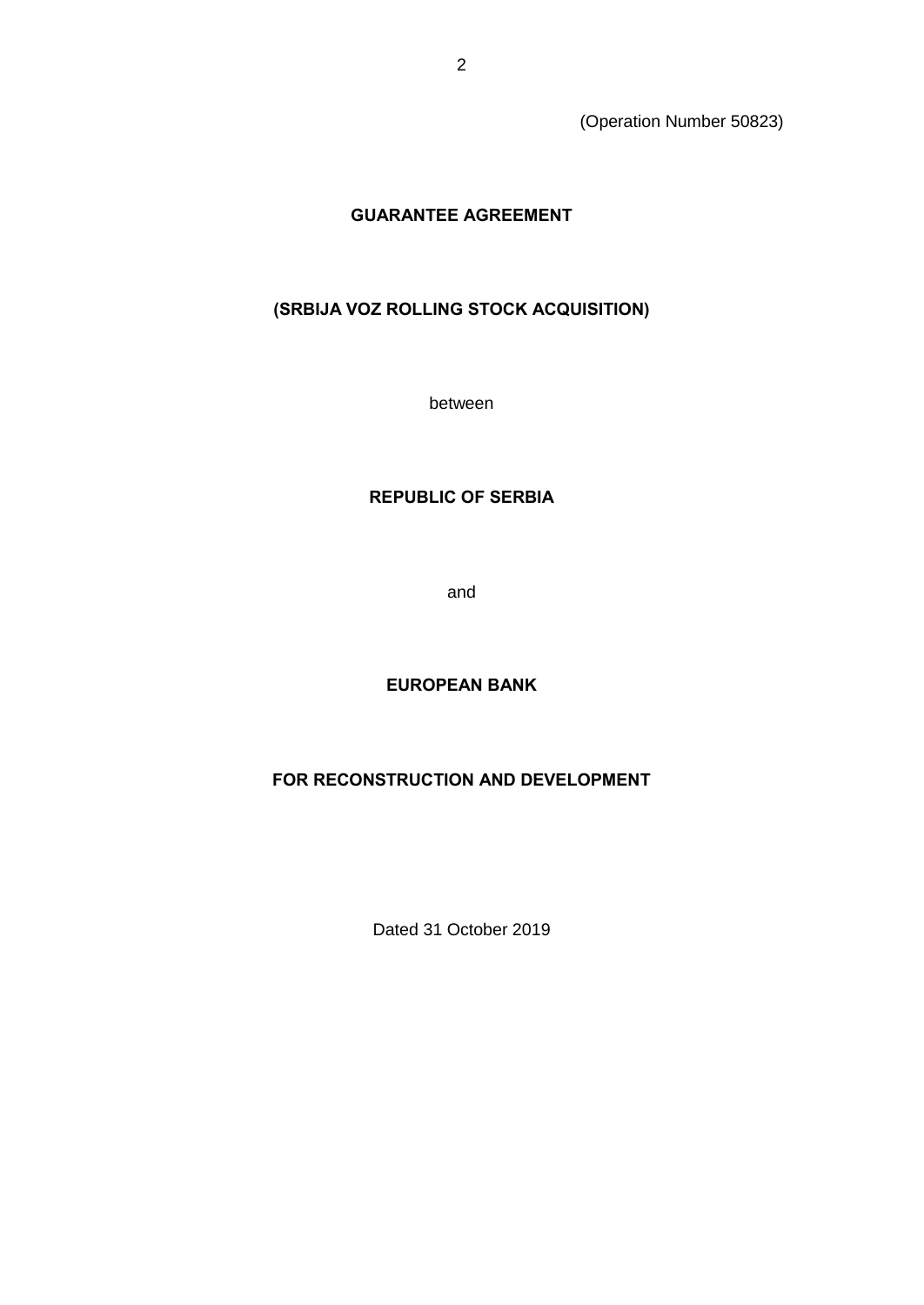# **TABLE OF CONTENTS**

| ARTICLE I - STANDARD TERMS AND CONDITIONS; DEFINITIONS 4      |  |
|---------------------------------------------------------------|--|
| Section 1.01. Incorporation of Standard Terms and Conditions4 |  |
|                                                               |  |
|                                                               |  |
|                                                               |  |
|                                                               |  |
|                                                               |  |
|                                                               |  |
|                                                               |  |
|                                                               |  |
|                                                               |  |
|                                                               |  |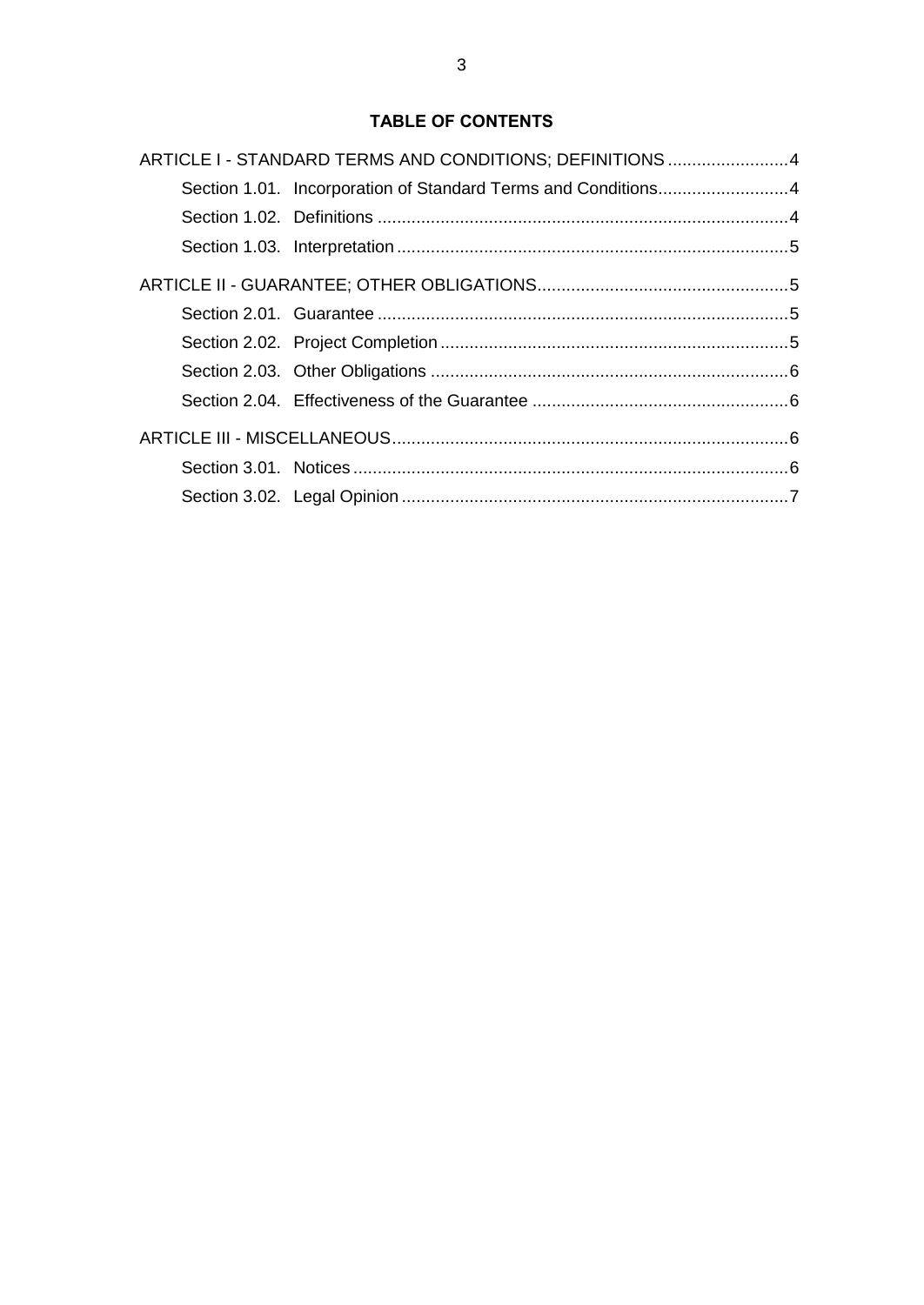### **GUARANTEE AGREEMENT**

**AGREEMENT** dated 31 October 2019 between **REPUBLIC OF SERBIA** (the "Guarantor") and **EUROPEAN BANK FOR RECONSTRUCTION AND DEVELOPMENT** (the "Bank").

### **PREAMBLE**

**WHEREAS,** the Guarantor and Akcionarsko Društvo Za Železnički Prevoz Putnika "Srbija Voz", Beograd have requested assistance from the Bank in financing the purchase of approximately 18 Electrical Multiple Units (the "Project");

**WHEREAS,** pursuant to a loan agreement dated the date hereof between Akcionarsko Društvo Za Železnički Prevoz Putnika "Srbija Voz", Beograd as Borrower and the Bank (the "Loan Agreement" as defined in the Standard Terms and Conditions), the Bank has agreed to make a loan to the Borrower in the amount of EUR 100,000,000 (one hundred million euros), subject to the terms and conditions set forth or referred to in the Loan Agreement, but only on the condition that the Guarantor guarantees the obligations of the Borrower under the Loan Agreement as provided in this Agreement; and

**WHEREAS,** the Guarantor, in consideration of the Bank entering into the Loan Agreement with the Borrower, has agreed to guarantee such obligations of the Borrower.

**NOW, THEREFORE,** the parties hereby agree as follows:

#### **ARTICLE I - STANDARD TERMS AND CONDITIONS; DEFINITIONS**

#### **Section 1.01. Incorporation of Standard Terms and Conditions**

All of the provisions of the Bank's Standard Terms and Conditions dated 1 October 2018 are hereby incorporated into and made applicable to this Agreement with the same force and effect as if they were fully set forth herein.

### **Section 1.02. Definitions**

Wherever used in this Agreement (including the Preamble), unless stated otherwise or the context otherwise requires, the terms defined in the Preamble have the respective meanings given to them therein, the terms defined in the Standard Terms and Conditions and the Loan Agreement have the respective meanings given to them therein and the following terms have the following meanings:

"Guarantor's Authorised

Representative" means the Minister of Finance of the Guarantor.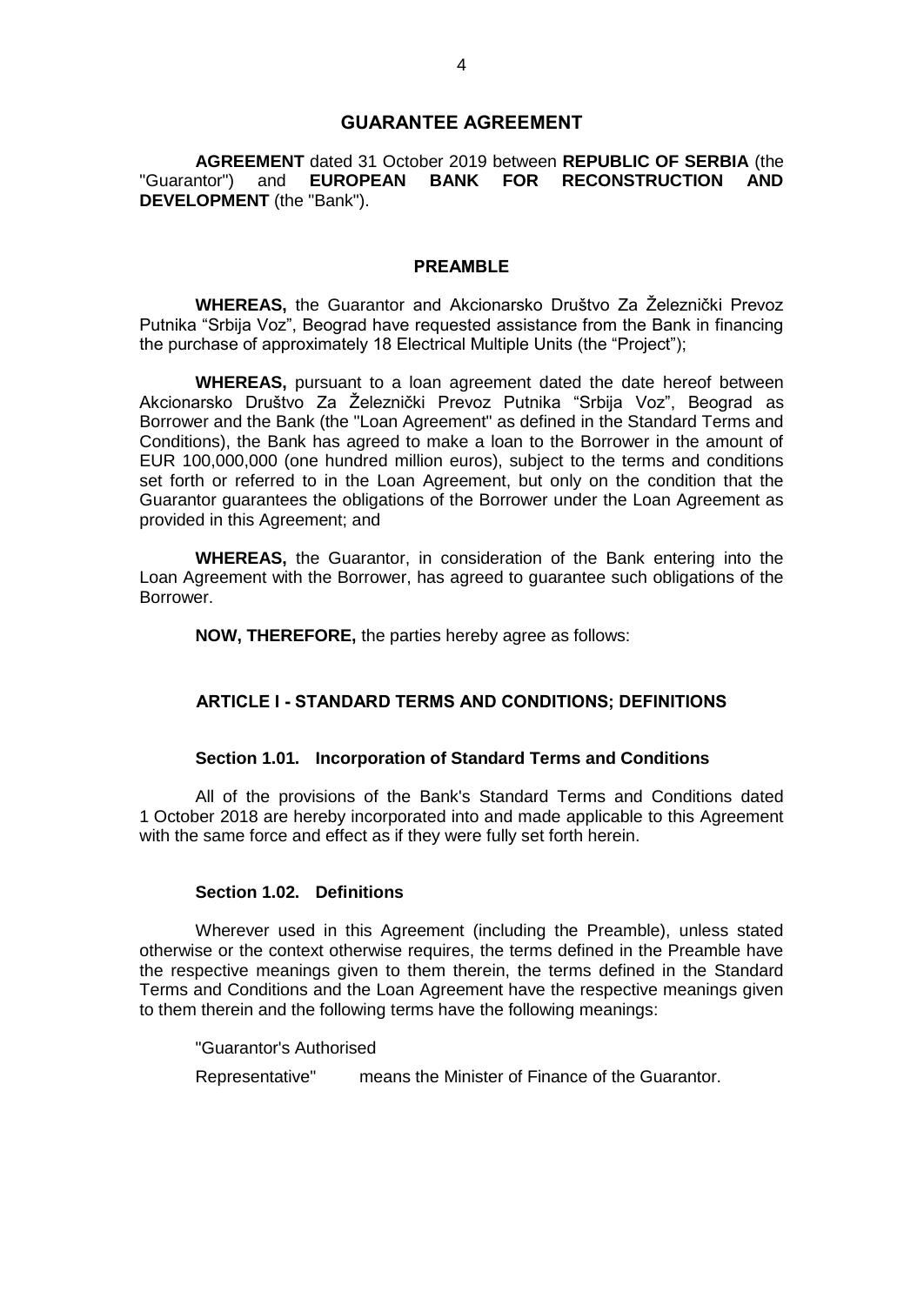| "PSO" or "Public Service<br>Obligation"<br>"PSO Compensation"             | means the obligation imposed by the relevant<br>Governmental Authority on the Borrower whereby<br>the Borrower is compensated on a periodic basis<br>for financial losses it incurs in operating services<br>and facilities required by the Governmental<br>Authority, which it would not otherwise operate.<br>means compensation paid by the relevant<br>Governmental Authority to the Borrower for<br>implementation of the PSO. |
|---------------------------------------------------------------------------|-------------------------------------------------------------------------------------------------------------------------------------------------------------------------------------------------------------------------------------------------------------------------------------------------------------------------------------------------------------------------------------------------------------------------------------|
| "International Monetary<br><b>Fund Policy Coordination</b><br>Instrument" | the Policy Coordination Instrument<br>means<br>approved by the International Monetary Fund<br>Executive Board on 18 July 2018 that aims at<br>maintaining macroeconomic and financial stability<br>and advancing an ambitious structural<br>and<br>institutional reform agenda to foster rapid and<br>inclusive growth, job creation and improved living<br>standards in Serbia.                                                    |
| "State Ownership Policy"                                                  | means a framework document which sets out,<br>inter alia, the rationale(s) for state ownership,<br>public policy objectives under which one or more<br>companies in state ownership are required to<br>operate, the principles behind the Guarantor's<br>role in the governance of those companies, and<br>its expectations from the companies and their<br>directors.                                                              |

#### **Section 1.03. Interpretation**

In this Agreement, a reference to a specified Article or Section shall, except where stated otherwise in this Agreement, be construed as a reference to that specified Article or Section of this Agreement.

### **ARTICLE II - GUARANTEE; OTHER OBLIGATIONS**

#### **Section 2.01. Guarantee**

The Guarantor hereby unconditionally guarantees, as primary obligor and not as surety merely, the due and punctual payment of any and all sums due under the Loan Agreement, whether at stated maturity, by acceleration or otherwise, and the punctual performance of all other obligations of the Borrower, all as set forth in the Loan Agreement.

#### **Section 2.02. Project Completion**

Whenever there is reasonable cause to believe that the funds available to the Borrower will be inadequate to meet the estimated expenditures required for the carrying out of the Project, the Guarantor shall promptly take measures satisfactory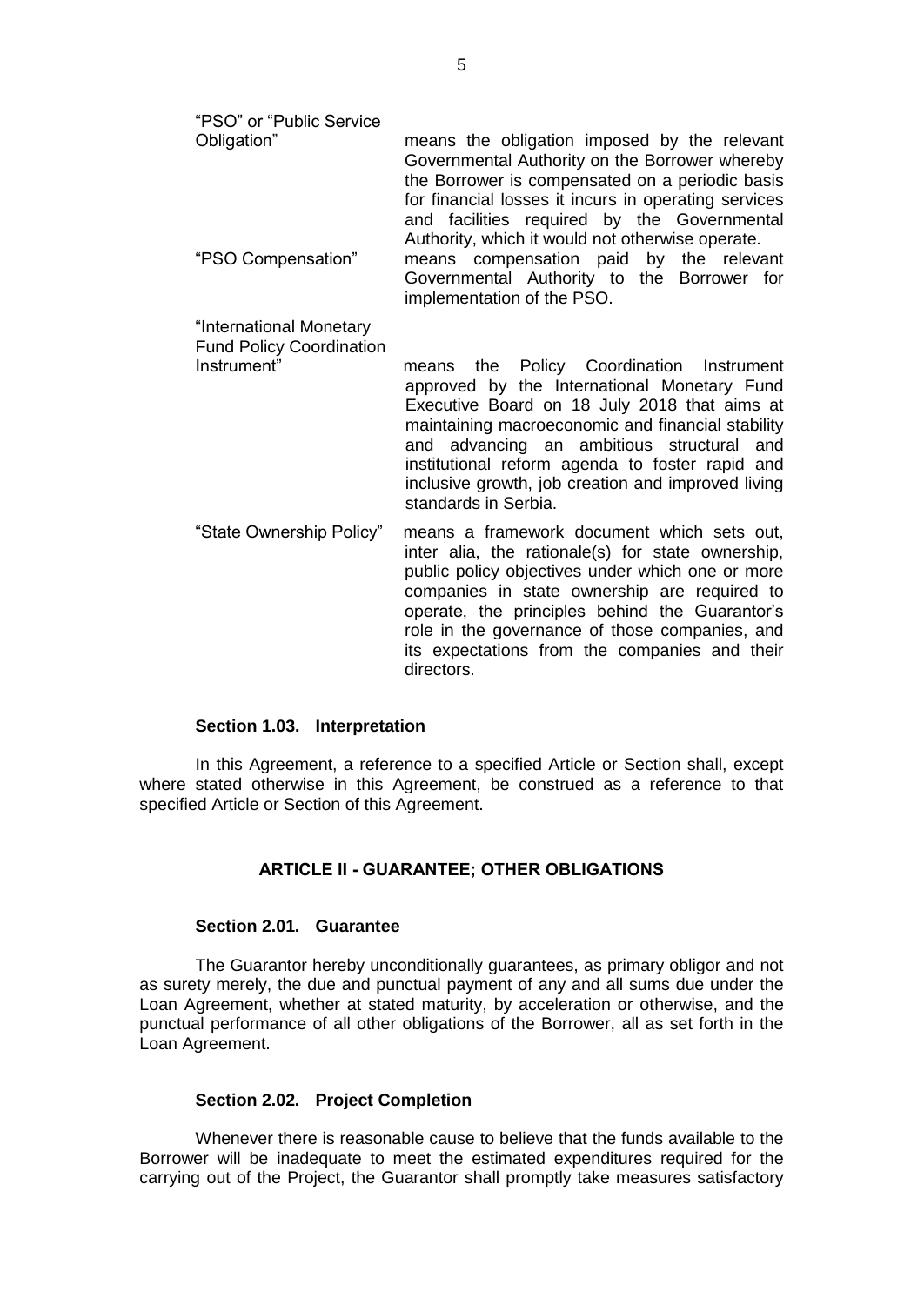to the Bank to provide the Borrower, or cause the Borrower to be provided, with such funds as are needed to meet such expenditures and requirements.

### **Section 2.03. Other Obligations**

Unless the Bank otherwise agrees with the Guarantor, the Guarantor shall:

(a) ensure state budget allocations for timely coverage of debt service obligations;

(b) ensure prompt approvals on an annual basis for the PSO Compensation in accordance with the approved methodology and with the existing PSO contract;

(c) support the adoption and implementation of the State Ownership Policy, developed through EBRD technical assistance support, under the applicable legal and regulatory framework in the Republic of Serbia, as defined and under the target dates set out in paragraph 34 of the Program Statement from 27 June 2019, as included in the International Monetary Fund Policy Coordination Instrument; and

(d) cause the Borrower to perform all of its obligations under the Loan Agreement.

### **Section 2.04. Effectiveness of the Guarantee**

This Agreement shall become effective in accordance with Article IX of the Standard Terms and Conditions and upon the corresponding ratification of this Agreement by the National Assembly of the Republic of Serbia.

### **ARTICLE III - MISCELLANEOUS**

### **Section 3.01. Notices**

The following addresses are specified for purposes of Section 10.01 of the Standard Terms and Conditions: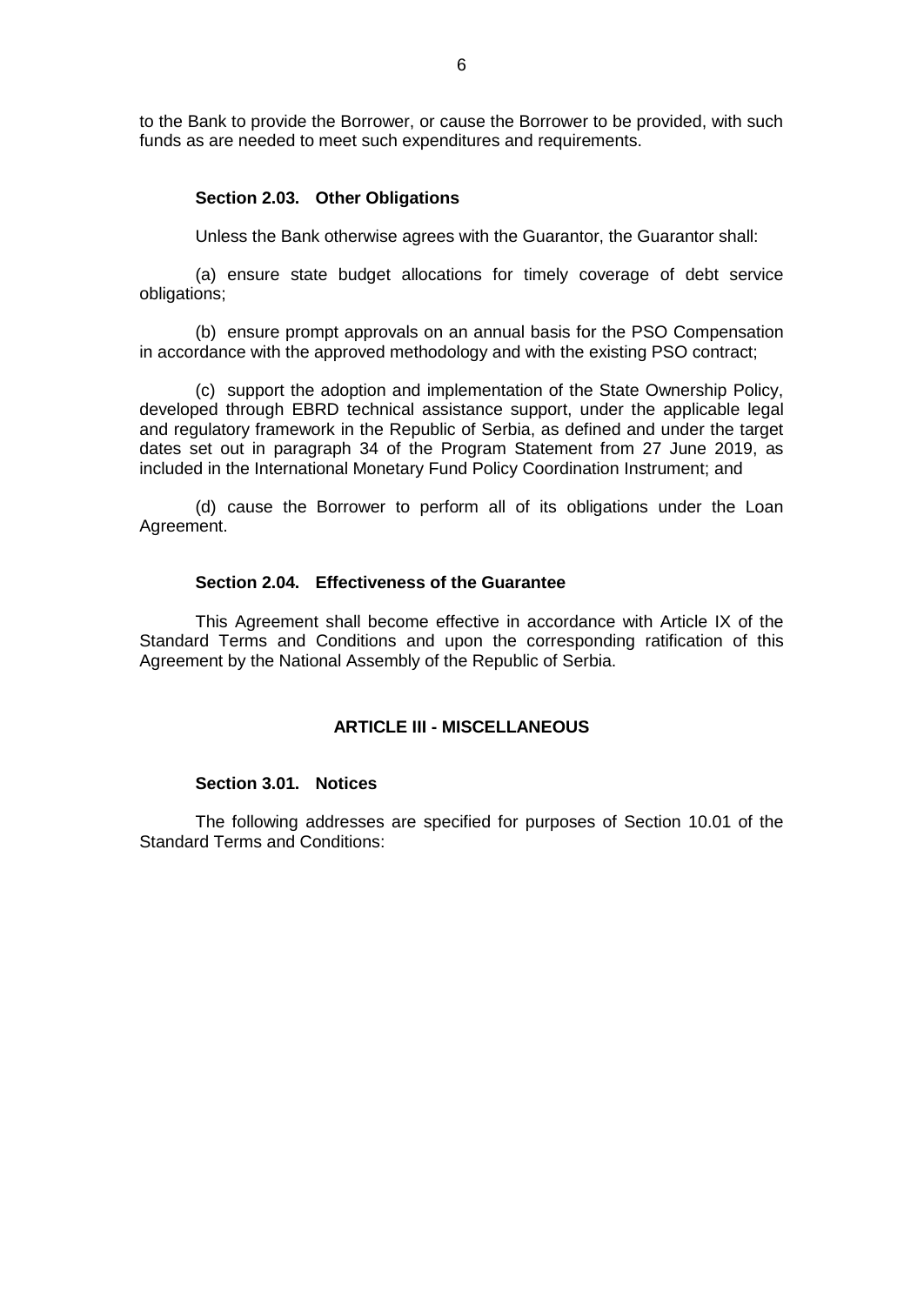For the Guarantor:

Minister of Finance of the Republic of Serbia Kneza Milosa 20 11000 Belgrade **Serbia** 

Attention: Minister of Finance Fax: + 381 11 361 8961

For the Bank:

European Bank for Reconstruction and Development One Exchange Square London EC2A 2JN United Kingdom

Attention: Operation Administration Department

Fax: +44-20-7338-6100

### **Section 3.02. Legal Opinion**

For purposes of Section 9.03(b) of the Standard Terms and Conditions and in accordance with Section 6.01(b) of the Loan Agreement, the opinion or opinions of counsel shall be given on behalf of the Guarantor by the Minister of Justice.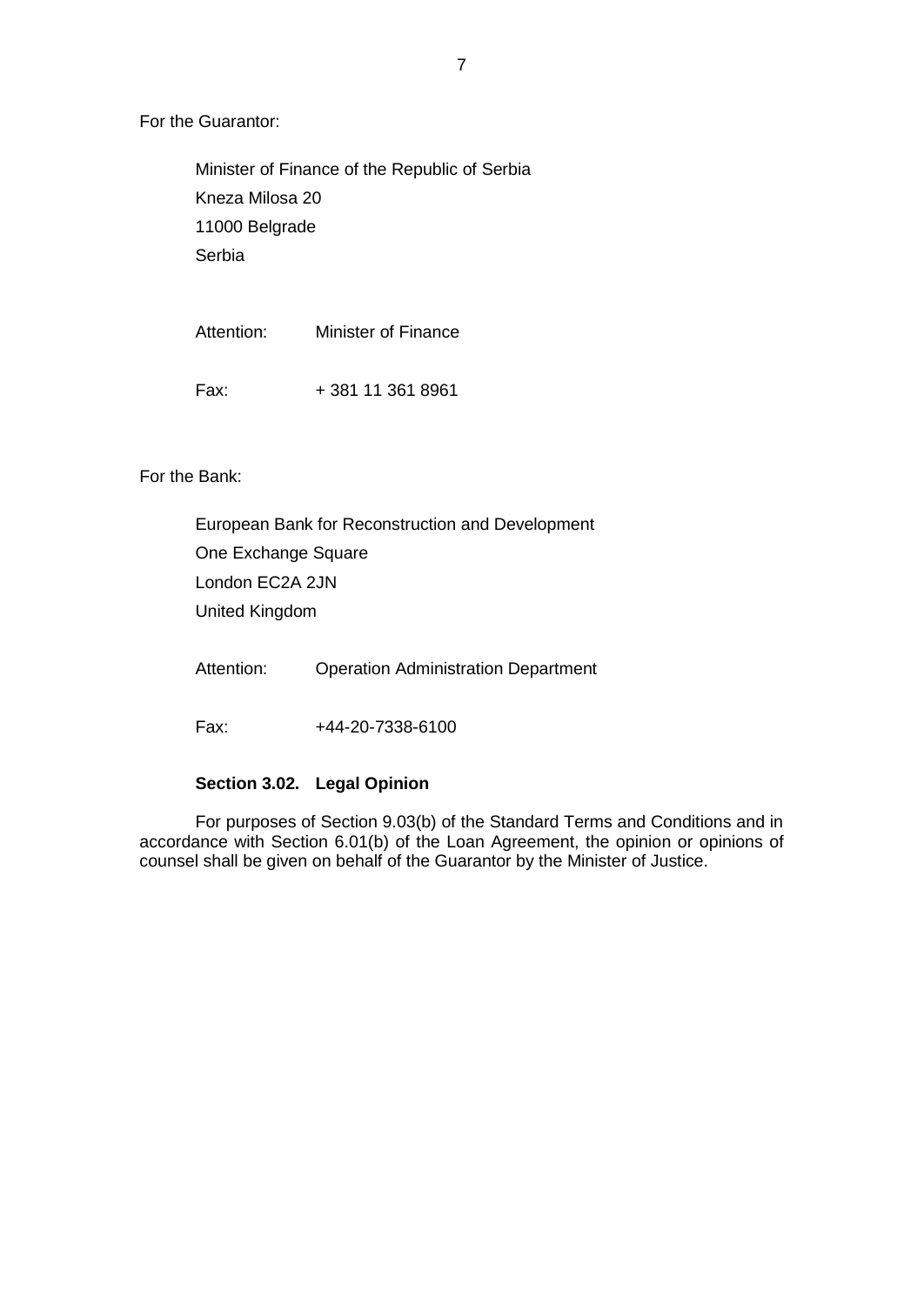**IN WITNESS WHEREOF** the parties hereto, acting through their duly authorised representatives, have caused this Agreement to be signed in six copies in the English language and delivered at Belgrade, Serbia as of the day and year first above written.

### **REPUBLIC OF SERBIA**

By: \_\_\_\_\_\_\_\_\_\_\_\_\_\_\_\_\_\_\_\_\_\_\_\_\_\_\_\_\_\_

Name: Jelena Tanaskovic Title: State Secretary

# **EUROPEAN BANK FOR RECONSTRUCTION AND DEVELOPMENT**

By: \_\_\_\_\_\_\_\_\_\_\_\_\_\_\_\_\_\_\_\_\_\_\_\_\_\_\_\_\_\_

Name: Susan Goeransson

Title: Director, Head of Infrastructure Europe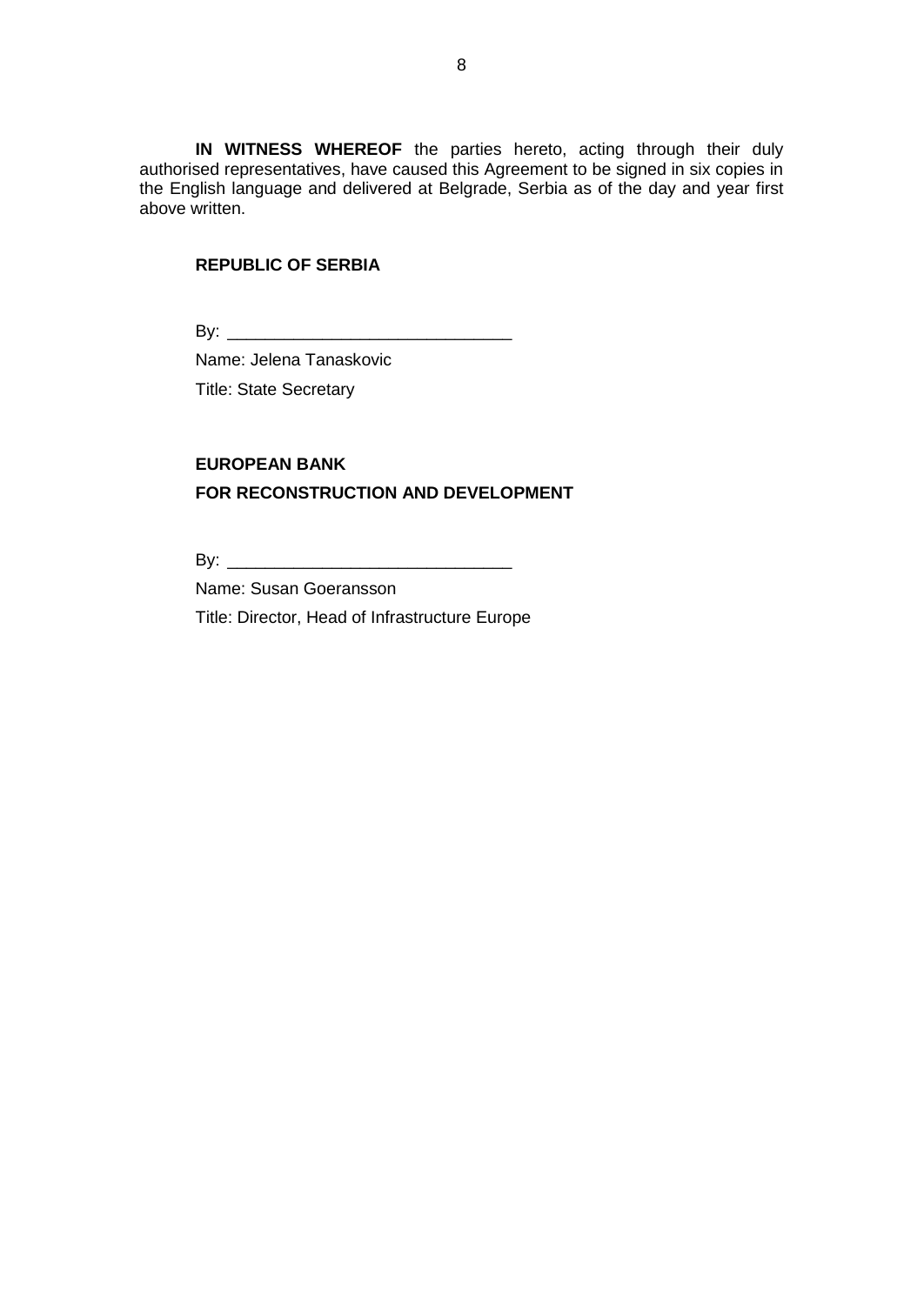(Operativni broj 50823)

# **UGOVOR O GARANCIJI**

# **(NABAVKA VOZNIH SREDSTAVA ZA SRBIJA VOZ)**

između

### **REPUBLIKE SRBIJE**

i

# **EVROPSKE BANKE ZA OBNOVU I RAZVOJ**

Datum 31. oktobar 2019. godine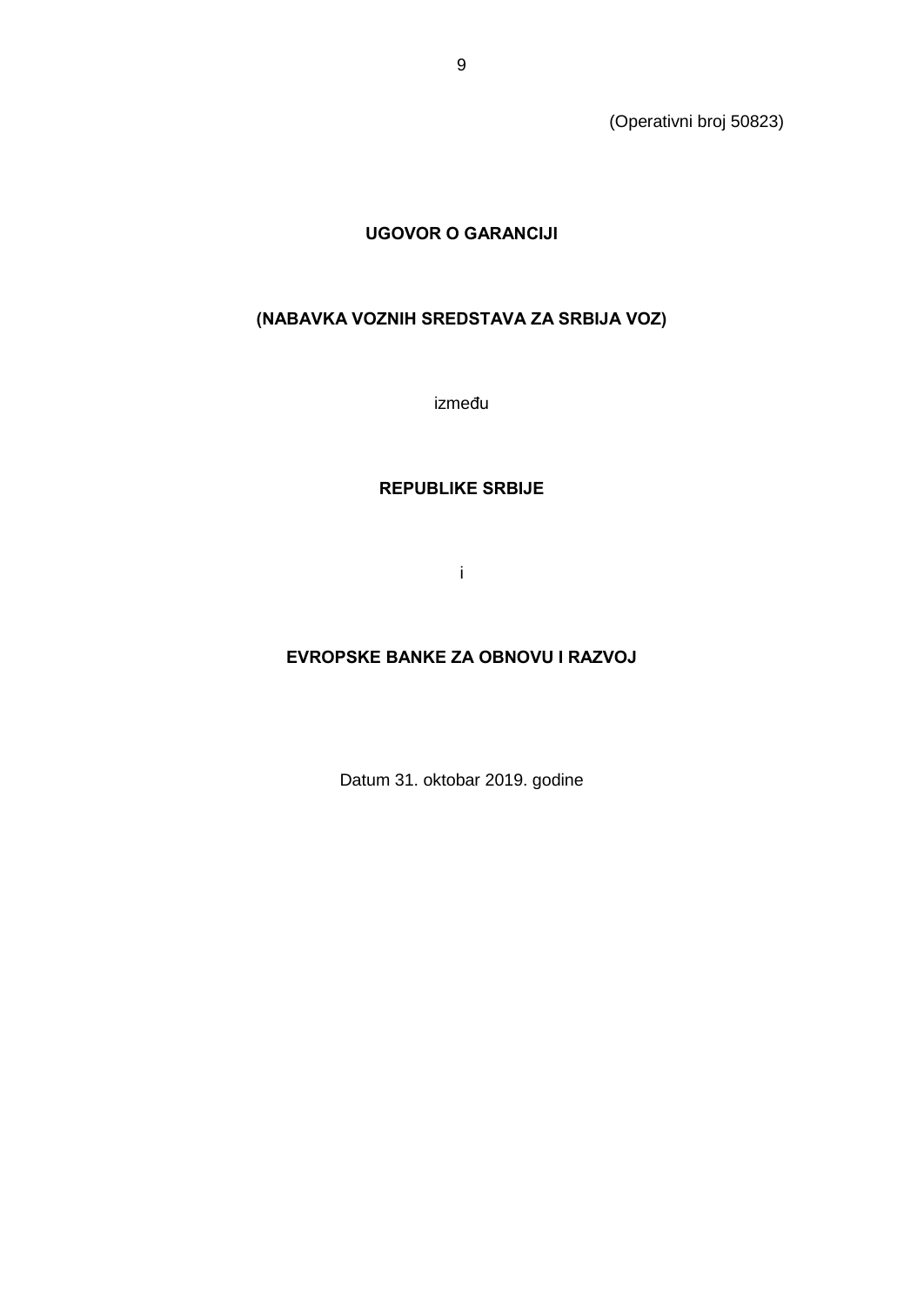# SADRŽaj

| Odeljak 1.01. Uključivanje Standardnih uslova poslovanja 11 |  |
|-------------------------------------------------------------|--|
|                                                             |  |
|                                                             |  |
|                                                             |  |
|                                                             |  |
|                                                             |  |
|                                                             |  |
|                                                             |  |
|                                                             |  |
|                                                             |  |
|                                                             |  |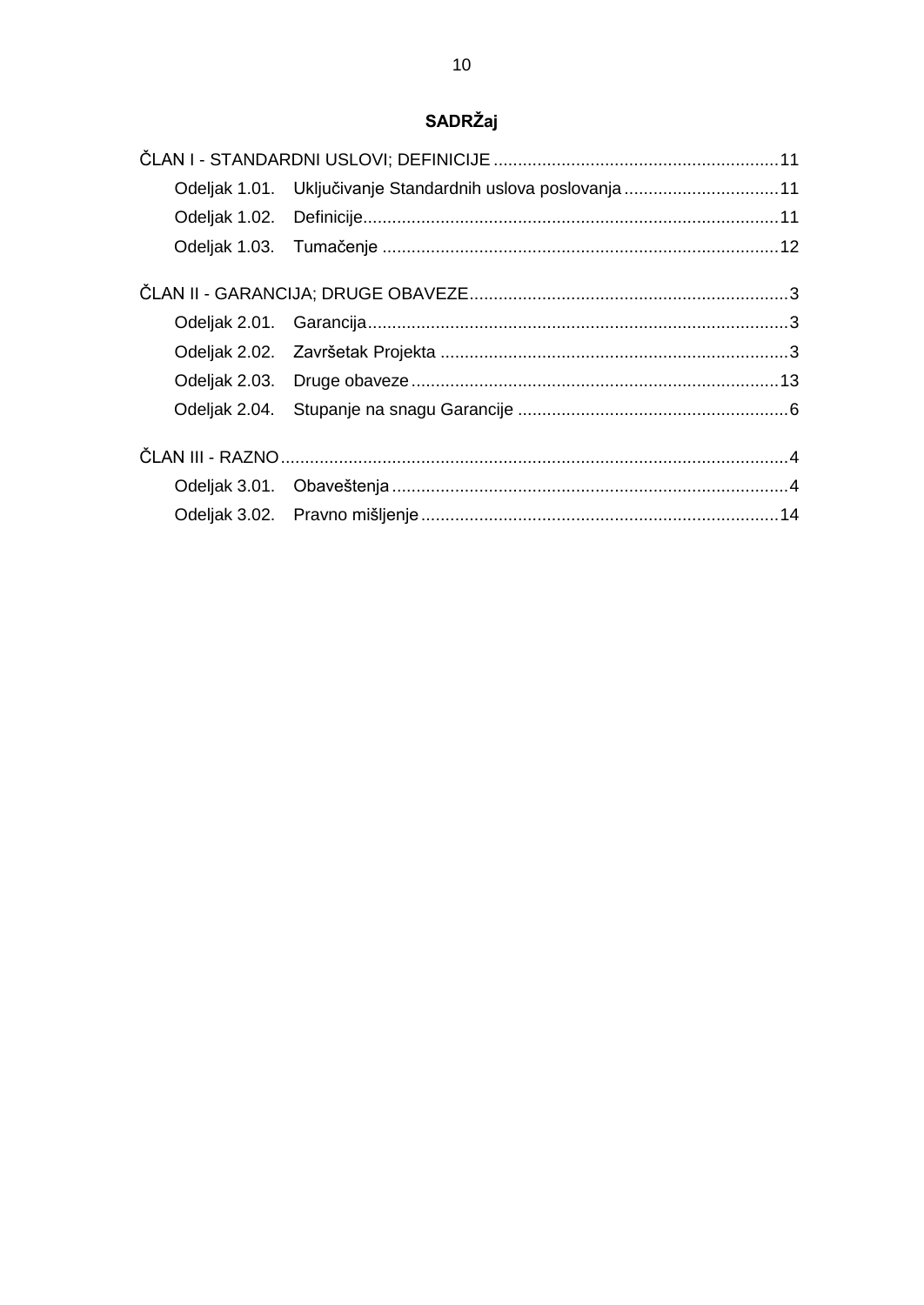#### **UGOVOR O GARANCIJI**

**UGOVOR** od 31. oktobra 2019. godine između **REPUBLIKE SRBIJE** (u daljem tekstu: Garant) i **EVROPSKE BANKE ZA OBNOVU I RAZVOJ** (u daljem tekstu: Banka).

### **PREAMBULA**

**S OBZIROM NA TO DA** su Garant i Akcionarsko društvo za železnički prevoz putnika "Srbija Voz", Beograd, zatražili pomoć od Banke za finansiranje kupovine približno 18 elektomotornih garnitura (u daljem tekstu: Projekat);

**S OBZIROM NA TO DA** je u skladu sa ugovorom o zajmu, sa datumom ovog ugovora, između Akcionarskog društva za železnički prevoz putnika "Srbija Voz", Beograd, kao Zajmoprimca i Banke ("Ugovor o zajmu" kako je definisan u Standardnim uslovima poslovanja), Banka se saglasila da odobri zajam Zajmoprimcu u iznosu od 100.000.000 EUR (sto miliona evra) saglasno uslovima utvrđenim, ili na koje se poziva, u Ugovoru o zajmu, ali samo pod uslovom da Garant garantuje za obaveze Zajmoprimca po osnovu Ugovora o zajmu, na način predviđen ovim ugovorom, i

**S OBZIROM NA TO DA** se Garant, uzimajući u obzir da je Banka zaključila Ugovor o zajmu sa Zajmoprimcem, saglasio da garantuje za te obaveze Zajmoprimca.

**NA OSNOVU SVEGA NAVEDENOG,** ugovorne strane su saglasne sa sledećim:

### **ČLAN I - STANDARDNI USLOVI; DEFINICIJE**

#### **Odeljak 1.01. Uključivanje Standardnih uslova poslovanja**

Sve odredbe Standardnih uslova poslovanja Banke od 1. oktobra 2018. godine se ovim uključuju u ovaj ugovor i važe za ovaj ugovor sa istom snagom i dejstvom kao da su u potpunosti navedene u ovom ugovoru, s tim da podležu izmenama navedenim u Ugovoru o zajmu.

### **Odeljak 1.02. Definicije**

Gde god se koriste u ovom ugovoru (uključujući Preambulu), ukoliko nije drugačije navedeno ili ukoliko kontekst drugačije ne nalaže, izrazi definisani u Preambuli imaju odgovarajuća značenja koja su im data u njoj, izrazi definisani u Standardnim uslovima poslovanja i u Ugovoru o zajmu imaju odgovarajuća značenja koja su im u njima data, a sledeći izrazi imaju sledeća značenja:

"Ovlašćeni predstavnik

Garanta" znači ministar finansija Garanta.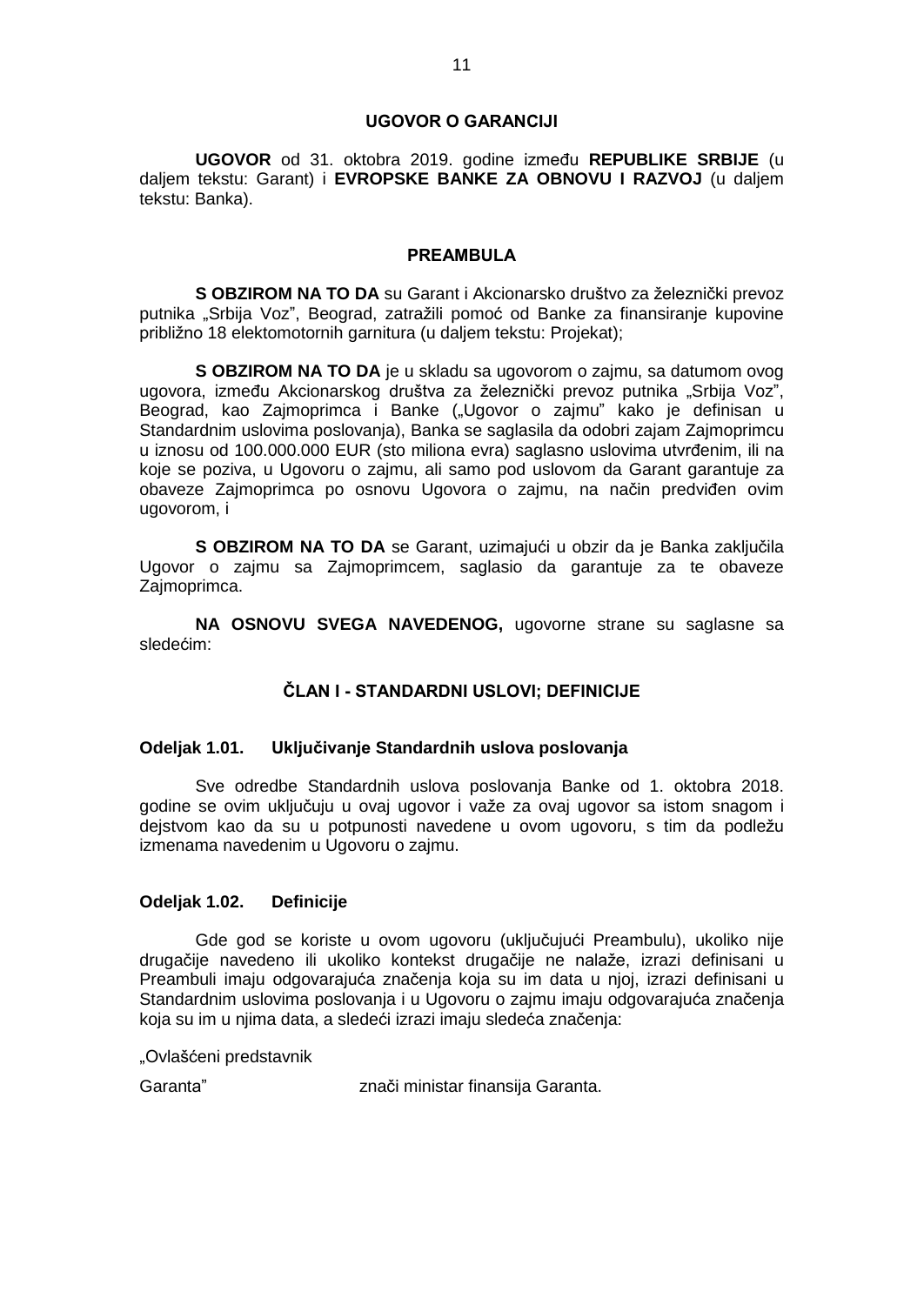"OJP" ili "Obaveza javnog

prevoza" znači obavezu prema Zajmoprimcu od strane nadležnog organa Vlade, pri čemu se Zajmoprimcu periodično nadoknađuju finansijski gubici nastali u tekućem poslovanju i upotrebi sredstava, koje zahteva nadležni organ Vlade, koje inače Zajmoprimac ne bi obavljao.

"OJP nadoknade" znači nadoknadu koju plaća nadležni organ Vlade Zajmoprimcu za sprovođenje OJP.

"Instrument za koordinaciju politike Međunarodnog monetarnog

fonda" znači Instrument za koordinaciju politike, odobren od strane Odbora izvršnih direktora Međunarodnog monetarnog fonda 18. jula 2018. godine, u cilju održavanja makroekonomske i fiskalne stabilnosti i unapređenja ambicioznog programa strukturnih i institucionalnih reformi za podsticanje bržeg i inkluzivnog rasta, zapošljavanja i unapređenja životnog standarda u Srbiji.

"Politika državnog

vlasništva" znači okvirni dokument koji definiše, između ostalog, razlog(e) za državno vlasništvo, ciljeve javne politike na osnovu kojih je potrebno da jedno ili više preduzeća u državnom vlasništvu posluje, principi iza uloge Garanta u upravljanju tim preduzećima, i njegova očekivanja od preduzeća i njihovih direktora.

### **Odeljak 1.03. Tumačenje**

U ovom ugovoru, pozivanje na neki konkretan član ili odeljak će se tumačiti, ukoliko nije drugačije navedeno u ovom ugovoru, kao pozivanje na taj konkretan član ili odeljak ovog ugovora.

## **ČLAN II - GARANCIJA; DRUGE OBAVEZE**

### **Odeljak 2.01. Garancija**

Garant ovim bezuslovno garantuje, kao primarni dužnik a ne samo kao Garant, propisno i pravovremeno plaćanje bilo kog pojedinačnog i svih iznosa koji dospevaju po Ugovoru o zajmu, bilo po navedenom dospeću, usled ubrzavanja ili na neki drugi način, kao i uredno izvršenje svih drugih obaveza Zajmoprimca, a sve u skladu sa Ugovorom o zajmu.

### **Odeljak 2.02. Završetak Projekta**

Kada postoji opravdan razlog da se veruje da će sredstva raspoloživa Zajmoprimcu biti nedovoljna da pokriju procenjene rashode potrebne za sprovođenje Projekta, Garant će odmah preduzeti mere, zadovoljavajuće za Banku, da obezbedi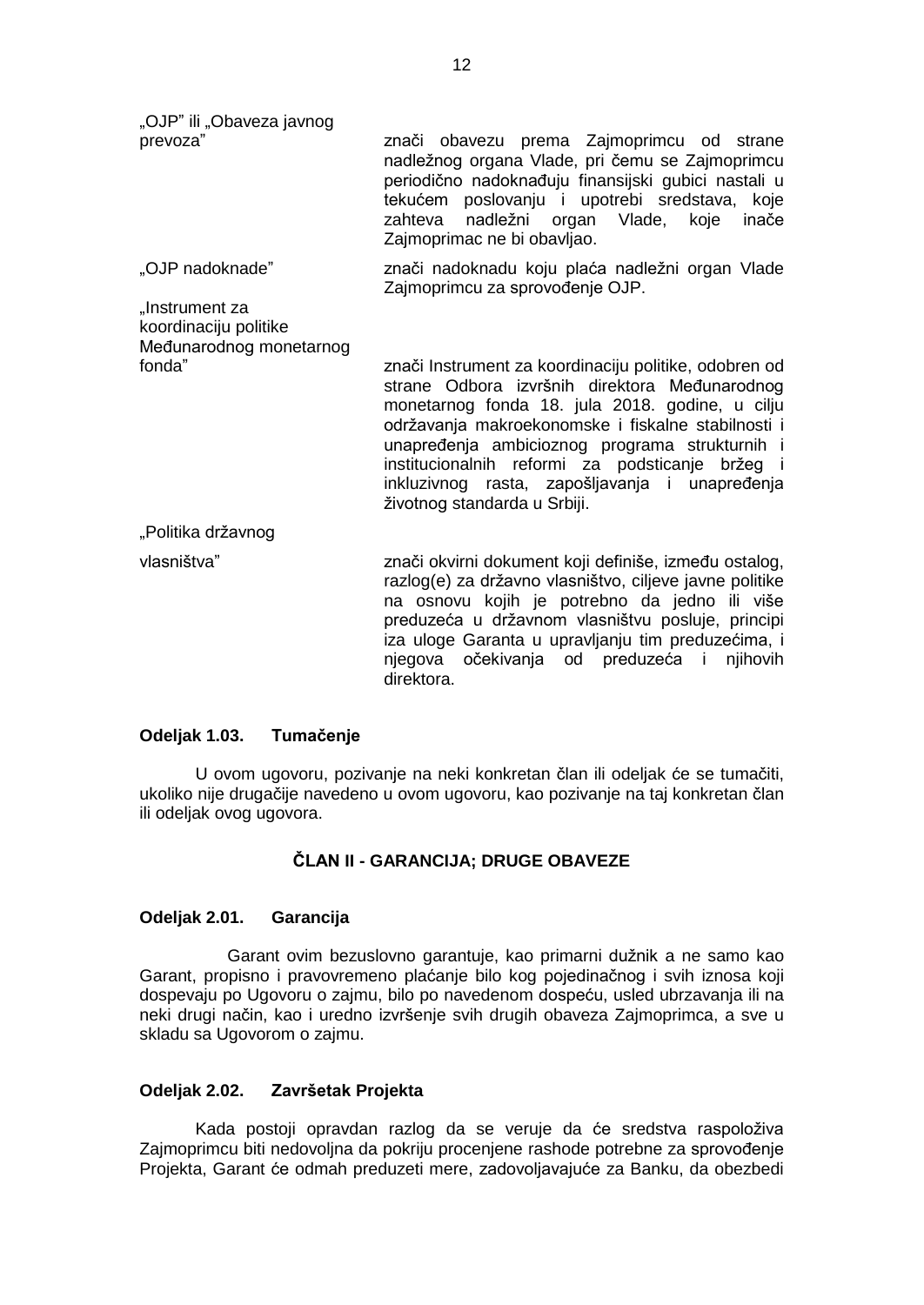Zajmoprimcu, ili će se postarati da Zajmoprimcu budu obezbeđena ona sredstva koja su mu potrebna za pokriće tih rashoda i potreba.

### **Odeljak 2.03. Druge obaveze**

Osim ako se Banka i Garant drugačije ne dogovore, Garant će:

(a) obezbediti alokaciju u državnom budžetu za blagovremeno pokriće obaveza servisiranja duga;

(b) bez odlaganja obezbediti saglasnosti na godišnjem nivou za nadoknadu za OJP u skladu sa odobrenom metodologijom i sa postojećim Ugovorom o obavezi javnog prevoza;

(c) podržati usvajanje i primenu Politike državnog vlasništva, koja se razvija kroz tehničku pomoć EBRD, prema važećem pravnom i regulatornom okviru u Republici Srbiji, kako je definisano i prema ciljanim rokovima utvrđenim u paragrafu 34. Programskog izveštaja od 27. juna 2019. godine, što je uključeno u Instrument za koordinaciju politike Međunarodnog monetarnog fonda; i

(d) postarati se da Zajmoprimac izvršava sve svoje obaveze u skladu sa Ugovorom o zajmu.

### **Odeljak 2.04. Stupanje na snagu Garancije**

Ovaj ugovor stupa na snagu u skladu sa članom IX Standardnih uslova poslovanja i nakon odgovarajućeg potvrđivanja ovog ugovora od strane Narodne skupštine Republike Srbije.

### **ČLAN III - RAZNO**

### **Odeljak 3.01. Obaveštenja**

Sledeće adrese su navedene za svrhe Odeljka 10.01 Standardnih uslova poslovanja:

Za Garanta

Ministarstvo finansija Republike Srbije

Kneza Miloša 20

11000 Beograd

Republika Srbija

Na ruke: ministru finansija

Faks: + 381 11 3618 961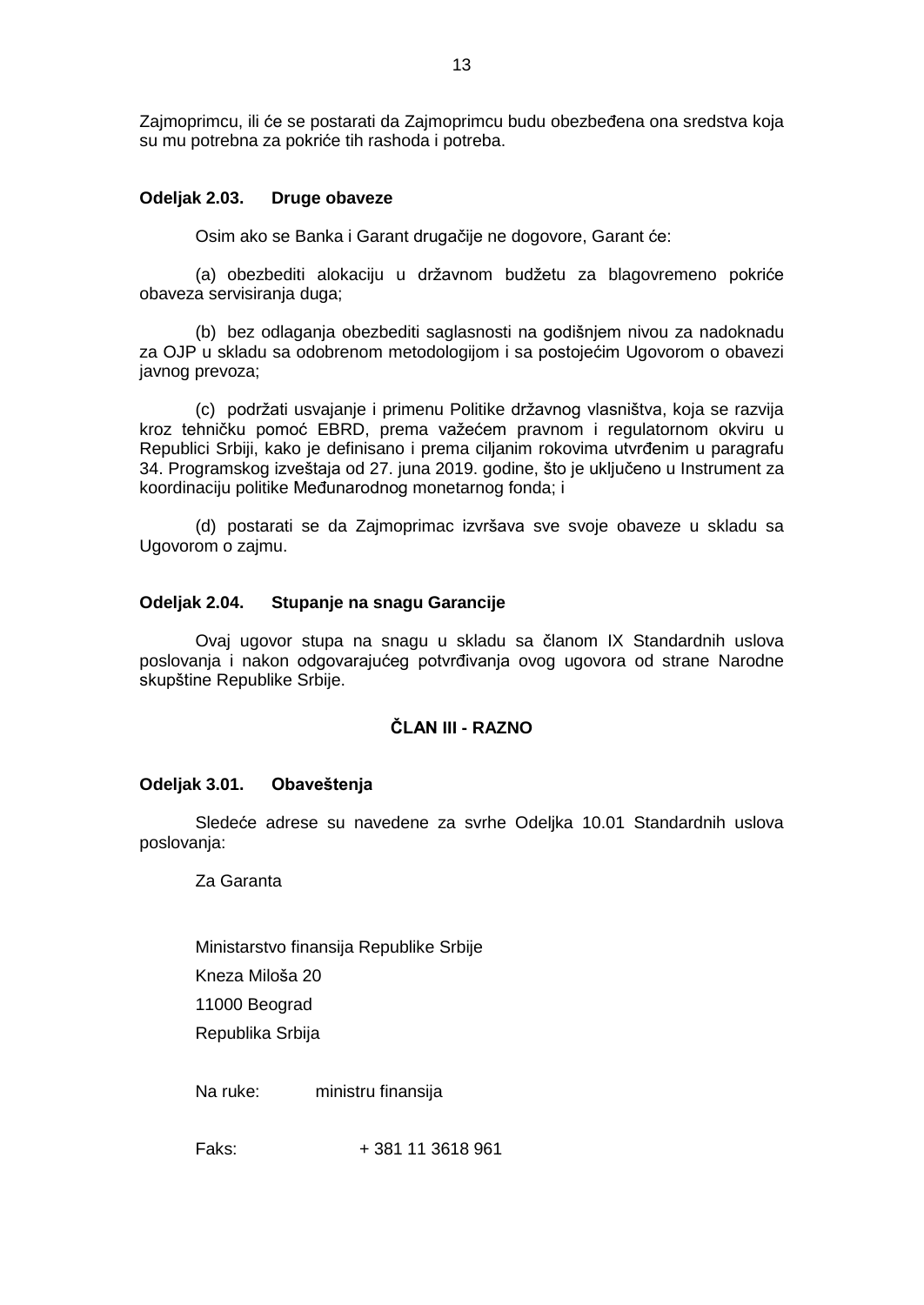Za Banku:

Evropska banka za obnovu i razvoj One Exchange Square London EC2A 2JN Velika Britanija Na ruke: Sektor za administrativne poslove

Faks: +44-20-7338-6100

### **Odeljak 3.02. Pravno mišljenje**

Za svrhe Odeljka 9.03(b) Standardnih uslova poslovanja i u skladu sa Odeljkom 6.01(b) Ugovora o zajmu, mišljenje ili mišljenja pravnog savetnika daće u ime Garanta ministar pravde.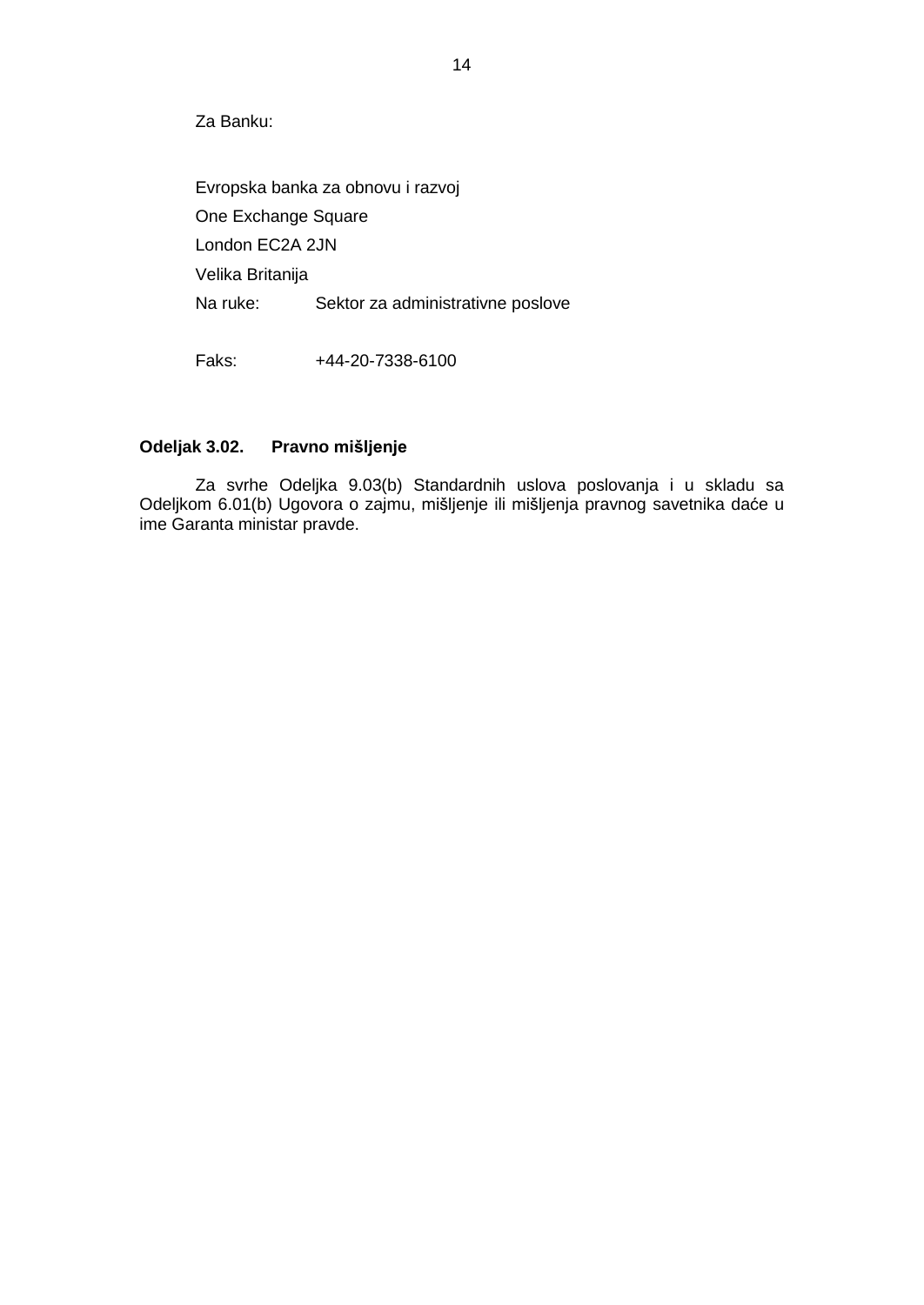**KAO DOKAZ NAPRED NAVEDENOG,** ugovorne strane su, postupajući preko svojih uredno ovlašćenih predstavnika, potpisale ovaj ugovor u šest primeraka na engleskom jeziku i zaključile ga u Beogradu, Republika Srbija, gore navedenog datuma i godine.

### **REPUBLIKA SRBIJA**

Potpisuje: \_\_\_\_\_\_\_\_\_\_\_\_\_\_\_\_\_\_\_\_\_\_\_\_\_\_\_\_\_\_

Ime: Jelena Tanasković, s.r.

Funkcija: državni sekretar

# **EVROPSKA BANKA ZA OBNOVU I RAZVOJ**

Potpisuje: \_\_\_\_\_\_\_\_\_\_\_\_\_\_\_\_\_\_\_\_\_\_\_\_\_\_\_\_\_\_

Ime: Susan Goeransson, s.r.

Funkcija: Direktor za infrastrukturu Evrope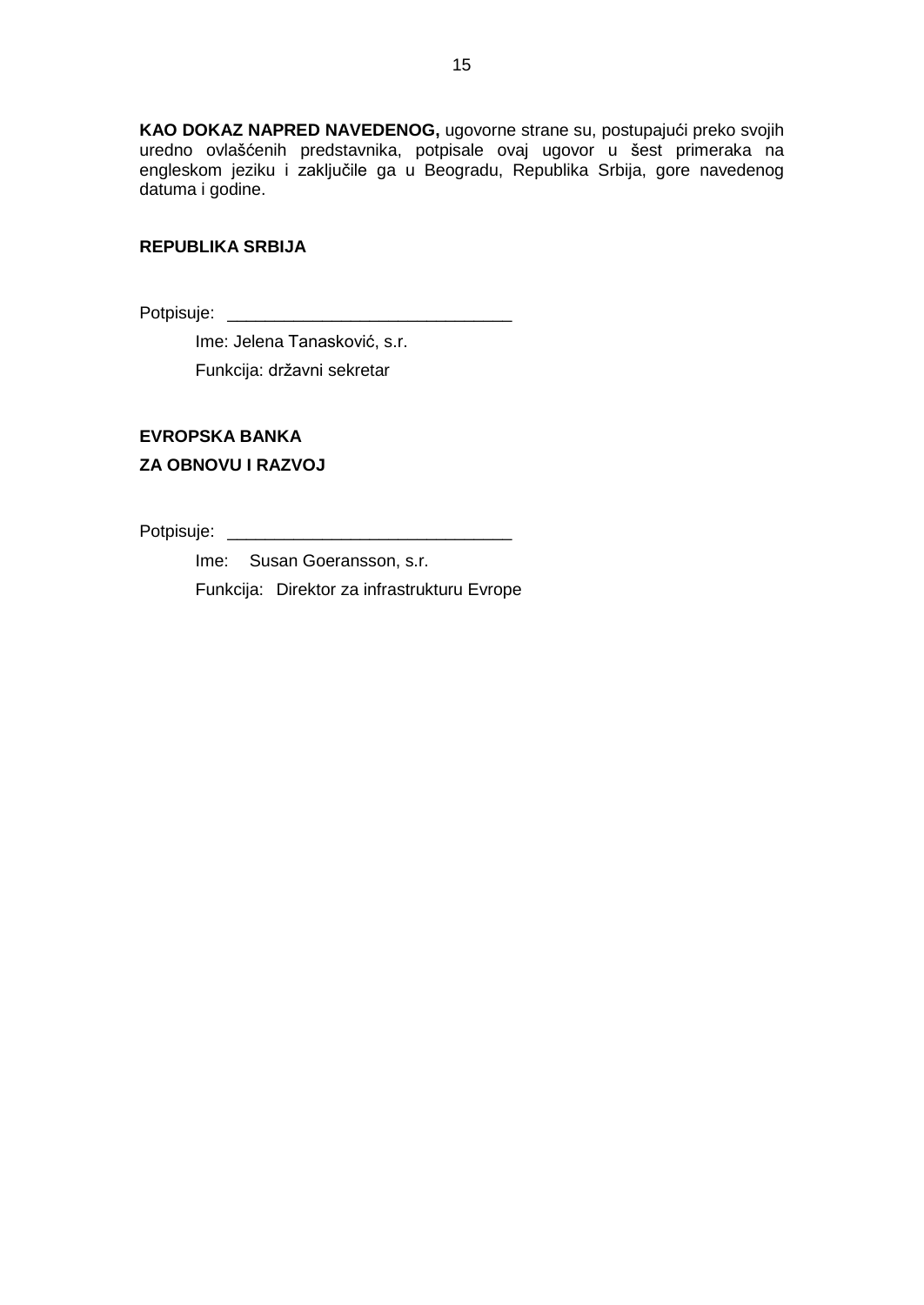# **Član 3.**

Ovaj zakon stupa na snagu osmog dana od dana objavljivanja u "Službenom glasniku Republike Srbije - Međunarodni ugovori".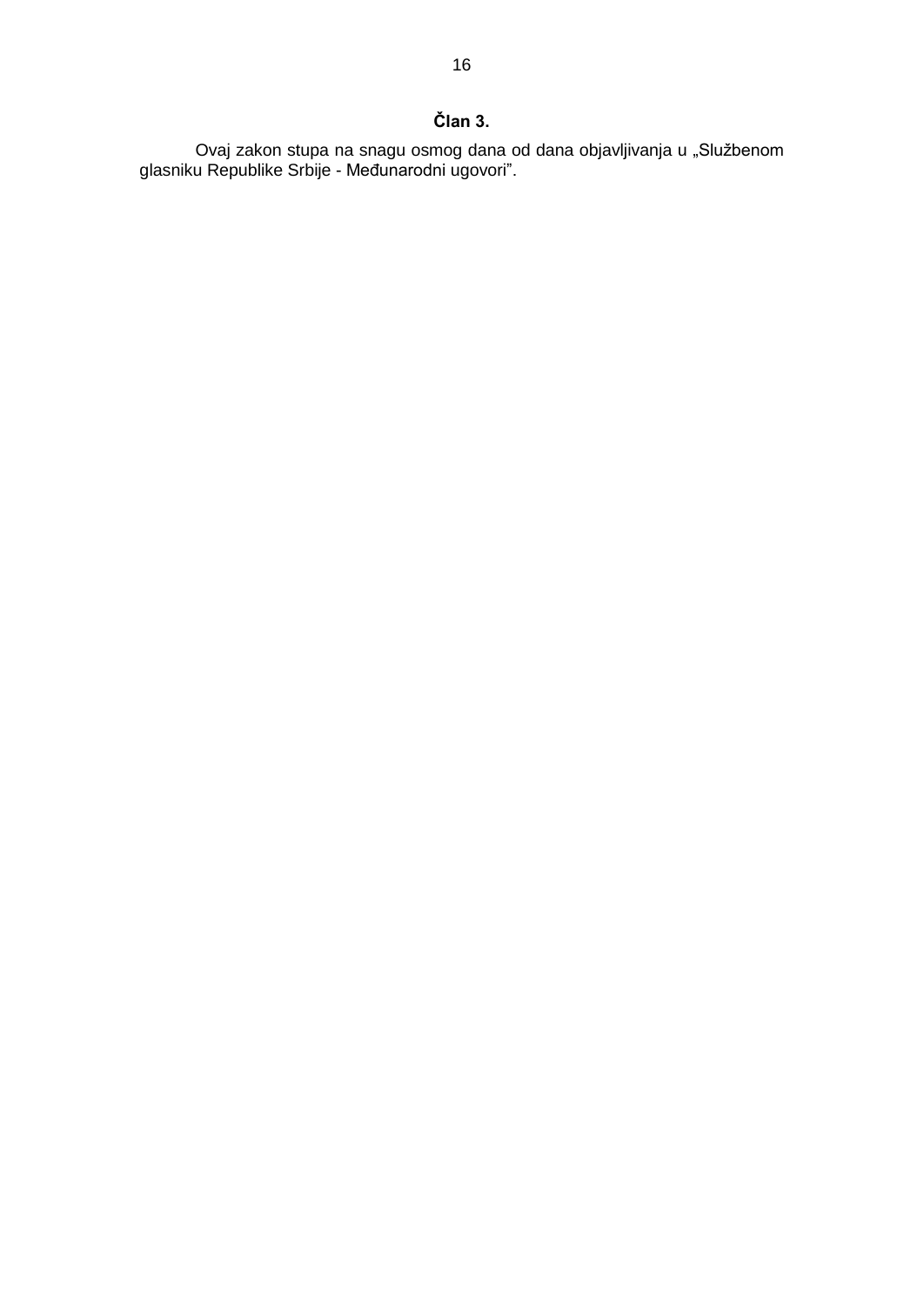# **O B R A Z L O Ž E NJ E**

### I. USTAVNI OSNOV ZA DONOŠENjE ZAKONA

Ustavni osnov za donošenje ovog zakona sadržan je u odredbi člana 99. stav 1. tačka 4. Ustava Republike Srbije, kojom je propisano da Narodna skupština potvrđuje međunarodne ugovore kad je zakonom predviđena obaveza njihovog potvrđivanja.

#### II. RAZLOZI ZA POTVRĐIVANjE UGOVORA

Razlozi za potvrđivanje Ugovora o garanciji (Nabavka voznih sredstava za Srbija Voz) između Republike Srbije i Evropske banke za obnovu i razvoj, koji je potpisan 31. oktobra 2019. godine u Beogradu (u daljem tekstu: Ugovor o garanciji), sadržani su u činjenici da je Evropska banka za obnovu i razvoj (u daljem tekstu: EBRD) odobrila zajam od 100 miliona evra Akcionarskom društvu za železnički prevoz putnika "Srbija Voz", Beograd (u daljem tekstu: Srbija Voz), kao zajmoprimcu, prema Ugovoru o zajmu (Nabavka voznih sredstava za Srbija Voz) koji je takođe potpisan 31. oktobra 2019. godine (u daljem tekstu: Ugovor o zajmu), uz uslov da Republika Srbija garantuje za obaveze zajmoprimca.

Prema odredbi člana 5. stav 2. Zakona o javnom dugu ("Službeni glasnik RS", br. 61/05, 107/09, 78/11, 68/15 i 95/18) Narodna skupština, između ostalog, odlučuje o davanju garancija, kao i neposrednom preuzimanju obaveza u svojstvu dužnika po osnovu date garancije.

Takođe, Narodna skupština potvrđuje Ugovor o garanciji, kao međunarodni ugovor, u skladu sa odredbama člana 14. stav 1. Zakona o zaključivanju i izvršavanju međunarodnih ugovora ("Službeni glasnik RS", broj 32/13).

Zakonom o budžetu Republike Srbije za 2019. godinu ("Službeni glasnik RS", br. 95/18 i 72/19) predviđeno je davanje garancije Republike Srbije Evropskoj banci za obnovu i razvoj u iznosu do 100.000.000 evra po osnovu zaduženja Srbija Voza za finansiranje nabavke elektromotornih garnitura za regionalni saobraćaj (u daljem tekstu: Projekat), što je bio pravni osnov za zaključivanje kreditnog aranžmana i davanje državne garancije u okviru limita utvrđenog zakonom kojim se uređuje budžet Republike Srbije.

Jedan od problema u funkcionisanju železničkog saobraćaja u našoj zemlji je nedostatak savremenih garnitura elektromotornih vozova, tehnička zastarelost postojećih voznih sredstava, njihovi visoki troškovi eksploatacije i nizak procenat raspoloživosti, što zahteva značajnija ulaganja kako iz sopstvenih, raspoloživih sredstava tako i iz drugih izvora finansiranja, u vidu kreditne podrške međunarodnih finansijskih institucija i drugih bilateralnih zajmodavaca.

Da bi odgovorio zahtevima konkurencije na tržištu transportnih usluga u putničkom saobraćaju i u cilju poboljšanja organizacije, kvaliteta i ekonomičnosti prevoznih usluga, Srbija Voz će sprovesti nabavku 18 novih elektromotornih garnitura koju će finansirati iz sredstava ovog zajma, odobrenog uz državnu garanciju. Na taj način bi se doprinelo prevazilaženju navedenih problema, dostizanju evropskih standarda u pogledu tehničkih karakteristika, uz očekivane efekte i koristi za:

- bolje povezivanje, privredni rast i razvoj regiona;
- veći udeo železnice u strukturi različitih vidova prevoza;
- obezbeđenje skraćenog vremena putovanja i konstantnog kvaliteta usluge;
- organizaciju prevoza prilagođenog potrebama korisnika;

- doprinos očuvanju životne sredine koji se ogleda u manjem broju vozila u drumskom saobraćaju i u korišćenju ekološki povoljnijeg vida energije;

- povećanje prihoda od prevoza putnika;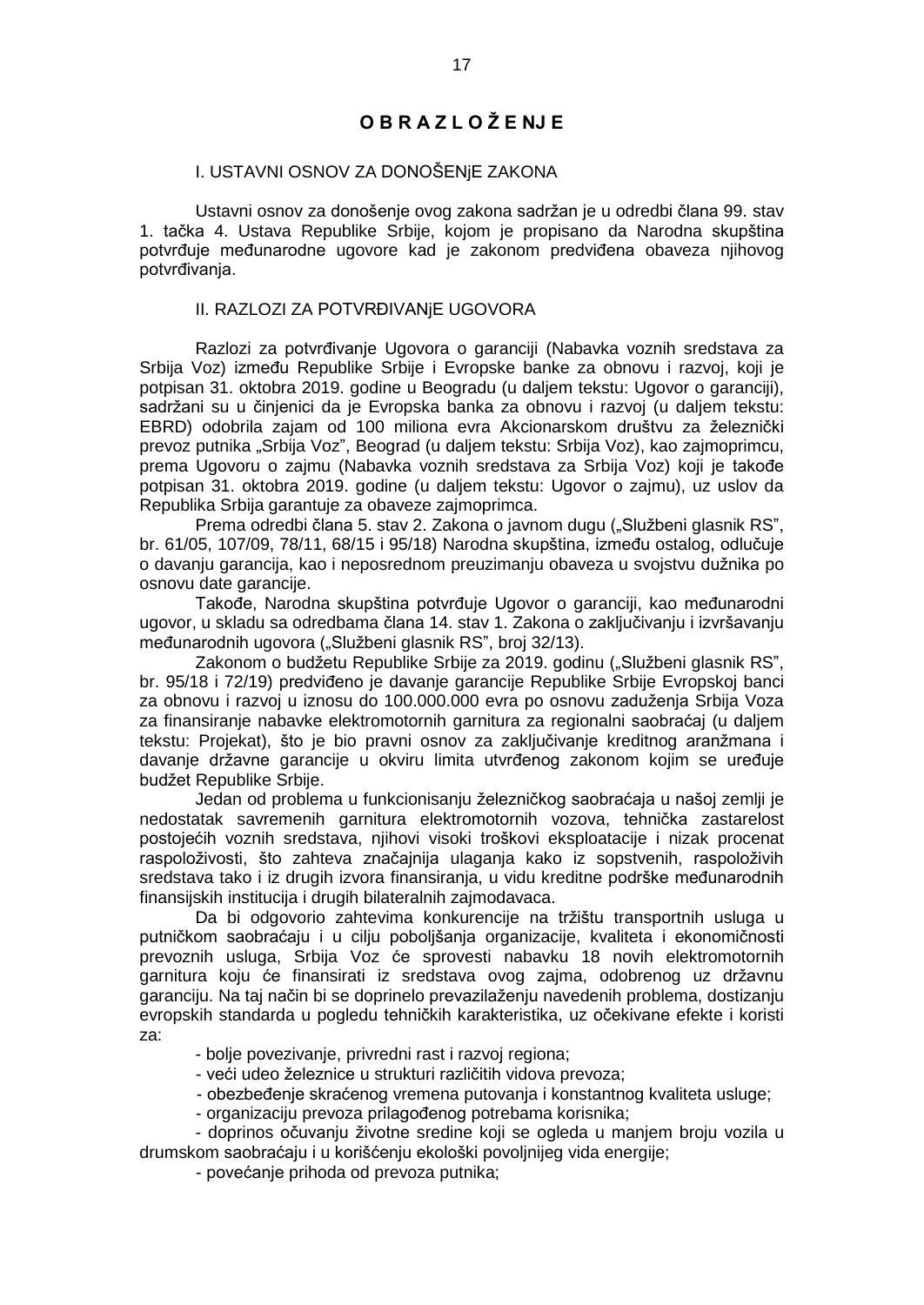- smanjenje troškova eksploatacije i održavanja, rad sa visokim stepenom pouzdanosti i raspoloživosti i sa minimalnim troškovima životnog ciklusa.

Zaključkom Vlade 05 Broj: 48-7853/2019 od 8. avgusta 2019. godine, utvrđena je Osnova za vođenje pregovora sa Evropskom bankom za obnovu i razvoj (u daljem tekstu: Banka) i određen sastav delegacije Republike Srbije (predstavnici Ministarstva finansija, Ministarstva građevinarstva, saobraćaja i infrastrukture i Srbija Voza), što je rezultiralo postizanjem dogovora oko zaključivanja kreditnog aranžmana.

Vlada je Zaključkom 05 Broj: 48-10663/2019 od 24. oktobra 2019. godine prihvatila Izveštaj sa pregovora i Nacrt ugovora o zajmu i istovremeno usvojila Nacrt ugovora o garanciji, nakon čega su oba ugovora potpisana 31. oktobra 2019. godine.

Potvrđivanje Ugovora o garanciji u Narodnoj skupštini i kontinuirano važenje državne garancije, date u korist Banke za izmirenje obaveza zajmoprimca, preduslovi su za isplatu odobrenih sredstava i sprovođenje zaključenog Ugovora o zajmu.

U cilju koordinacije, upravljanja, praćenja i ocenjivanja svih aspekata realizacije Projekta, zajmoprimac će u skladu sa projektnim zadatkom formirati Jedinicu za realizaciju Projekta sa adekvatnim resursima i osobljem odgovarajućih kvalifikacija, koju će do kraja realizacije Projekta održavati operativnom, na način zadovoljavajući za Banku.

Pored sredstava zajma, Banka će odobriti i bespovratna sredstva tehničke saradnje za angažovanje renomiranih konsultanata koji će pružati podršku Jedinici za realizaciju Projekta i pratiti procese sprovođenja Projekta.

Prema odredbama Standardnih uslova poslovanja Banke od 1. oktobra 2018. godine, koje Banka primenjuje u svojoj poslovnoj politici i praksi prilikom odobravanja zajmova klijentima uz državnu garanciju, ovaj zajam je odobren pod sledećim finansijskim uslovima:

- iznos zaduženja 100.000.000 evra;
- period raspoloživosti zajma je do 15. novembra 2023. godine;
- očekivani rok za završetak Projekta je 31. januar 2024. godine;
- isplata sredstava zajma vršiće se u tranšama, čiji je minimalni iznos 500.000 evra;
- period dospeća zajma je 15 godina, uključujući period počeka u trajanju od 4 (četiri) godine tj. do 15. novembra 2023. godine;
- datumi plaćanja obaveza koje dospevaju po osnovu kamate, provizije na nepovučena sredstva i glavnice su 15. maj i 15. novembar svake godine;
- zajmoprimac će zajam otplaćivati u 22 jednake polugodišnje rate, pri čemu je prvi datum otplate glavnice 15. novembar 2023. godine, a poslednji 15. maj 2034. godine;
- primena varijabilne kamatne stope jednake referentnoj kamatnoj stopi šestomesečni EURIBOR, uvećanoj za fiksnu maržu od 1%, uz mogućnost da se kamatna stopa fiksira ako se proceni da je to povoljnija opcija sa stanovišta upravljanja javnim dugom;
- predviđena mogućnost prevremene otplate, kao i otkazivanja zajma u minimalnom iznosu od 3.000.000 evra, ako zajam podleže varijabilnoj kamatnoj stopi, odnosno 4.000.000 evra, ako zajam podleže fiksnoj kamatnoj stopi;
- provizija koja se plaća banci za neiskorišćeni deo zajma od 0,5% godišnje;
- pristupna naknada koja se jednokratno plaća banci iz sredstava zajma u iznosu od 1% (1.000.000 evra) od iznosa glavnice zajma.

Ugovorom o garanciji predviđeno je da Republika Srbija bezuslovno garantuje, kao primarni dužnik, a ne samo kao garant, uredno i blagovremeno